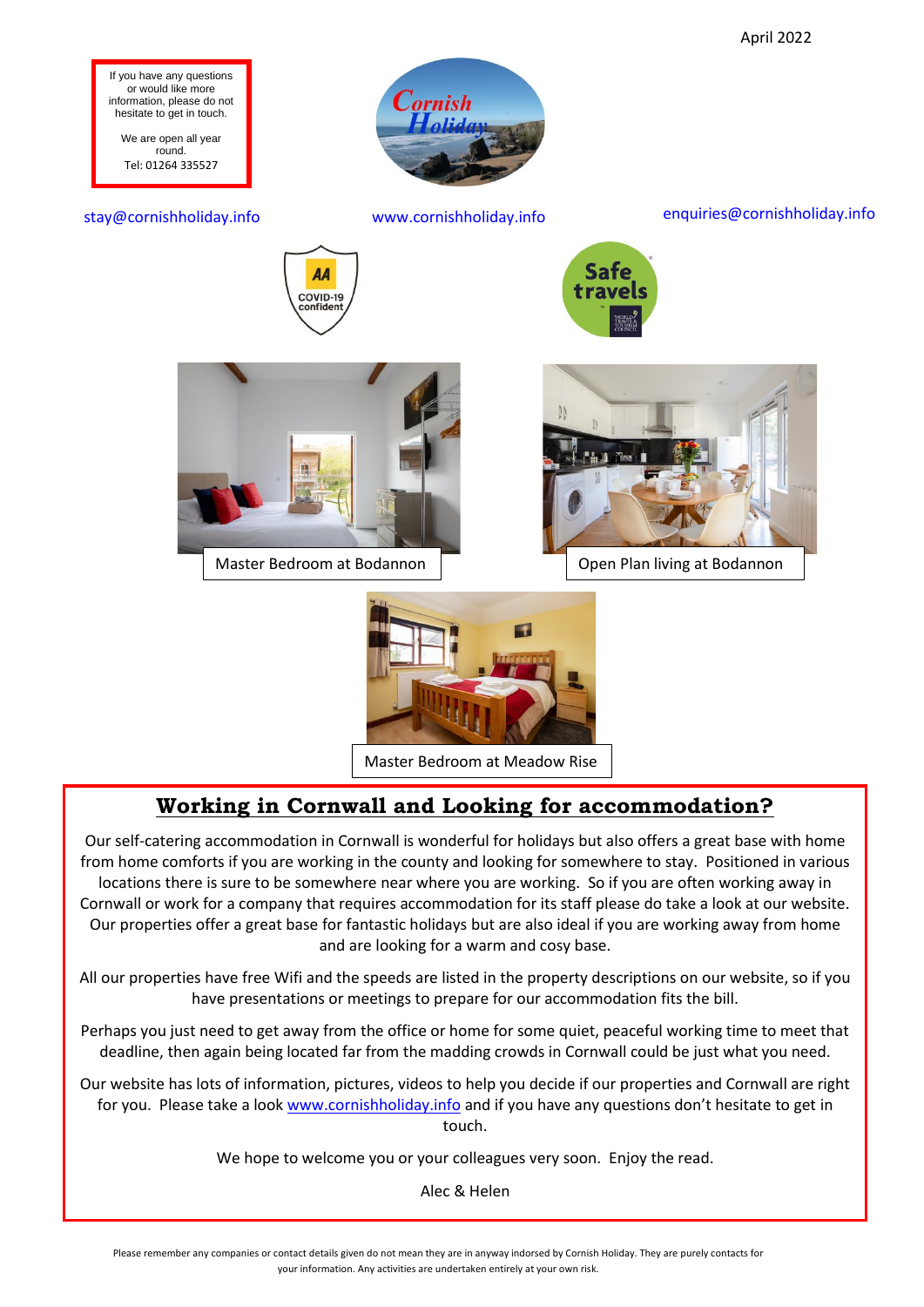April 2022



### **Recent reviews.**

We have had some lovely reviews from our guests. These can be found on our website the link is <https://cornishholiday.info/reviews/>

Alternatively, reviews can be found against each property on Google, Air BNB, Booking.com and Tripadvisor.

Here are just a couple of recent reviews to whet your appetite.

#### *Family fun*

*Excellent accommodation fully stocked and very spacious. Highly recommended.*

*Anonymous – April 2022 (Booking.com) – 100 Hengar Manor*

*This bungalow is a great space for a small family trip, located in a great spot for trips around Cornwall. The site is nice and quiet with great facilities and more nearby.*

*Helen's communication was top, always had the info I needed and the web app was a great help too. We would definitely go again!*

> *Response from Helen April 2022*

*We're glad to hear you had a great time and look forward to welcoming you back again soon.*

*Sam – April 2022 (Air BnB) – 91 Hengar Manor*

*5 Stars.*

*Lovely place to stay, it was exceptionally clean and tidy and the welcome package for us and our dog was really thought out. We had a lovely time and really enjoyed the Hot tub. Thank you for looking after us.*

*Response from Cornish Holiday:-*

*We are so pleased you had such a lovely time and thank you for giving us such a wonderful review. We very much look forward to welcoming you again soon. With best wishes Alec and Helen.*

*Le-Anne – April 2022 (Google) – Bodannon, Porthtowan*

*5/5 Very nice, well equipped holiday home. Kids enjoyed access to the swimming pool.*

*Location5.0 Service5.0 Rooms5.0*

*Cornish Holiday response:*

*Thank you very much for your lovely review Magda, its great the children enjoyed the pool. We would love to welcome you back in the future.*

*Magda – February 2022 (Google) – 100 Hengar Manor*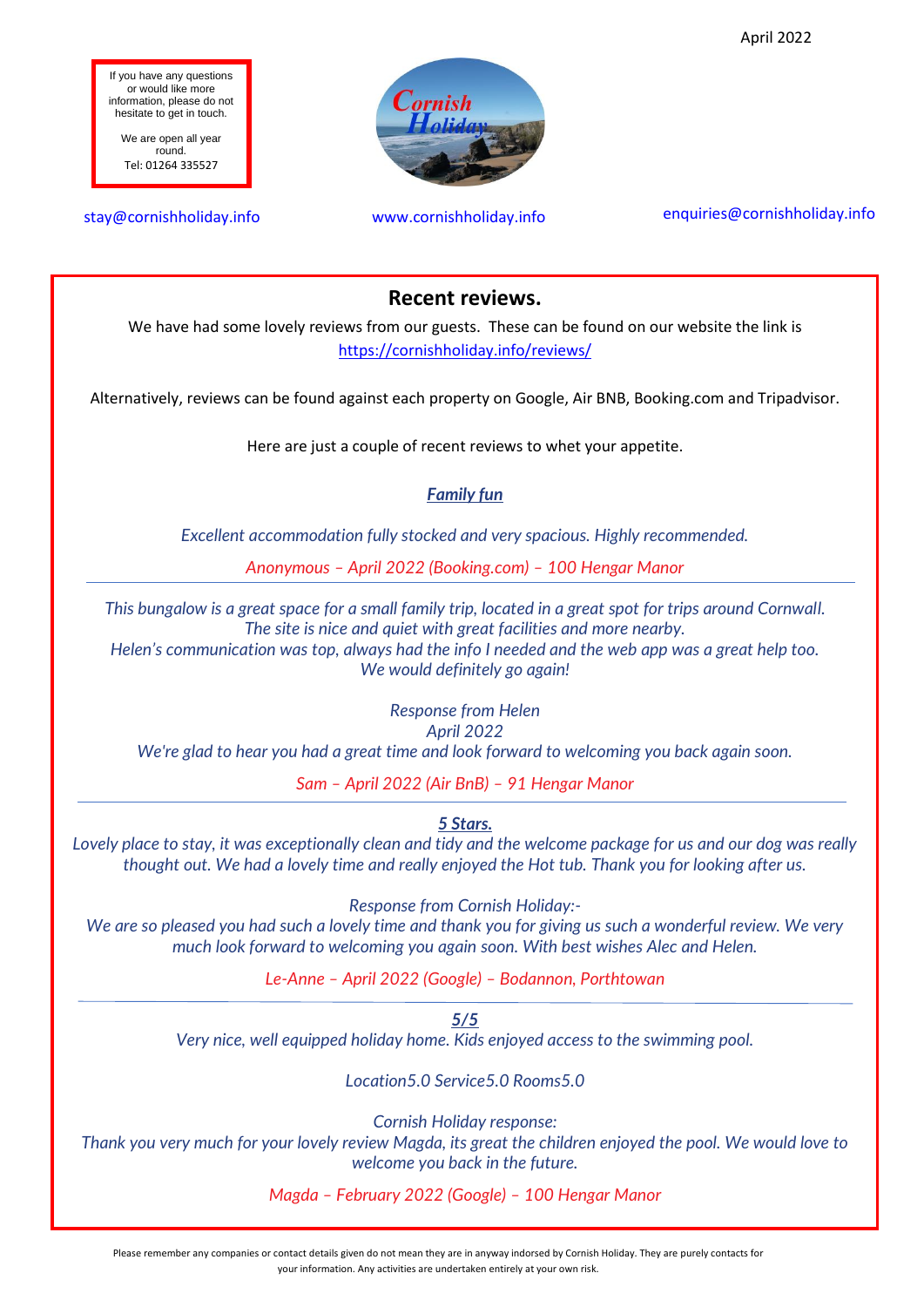April 2022

If you have any questions or would like more information, please do not hesitate to get in touch.

We are open all year round. Tel: 01264 335527



#### stay@cornishholiday.info www.cornishholiday.info enquiries@cornishholiday.info

### **Our Website.**

### **[www.cornishholiday.info](http://www.cornishholiday.info/)**

Our website has lots of information about our properties including pictures and videos, places to visit and things to do in Cornwall, video library, newsletters, Blogs, genuine guest reviews and where they are posted, Gift Vouchers and even suggested itineraries when you stay with us. It really is packed with information. Please do take a few moments to have a look around, and if there is anything you would like added please do get in touch and let us know. It is updated regularly.



# **Working in Cornwall and looking for accommodation.**

Positioned in various locations there is sure to be one of our properties somewhere near where you are working.

Bodannon at Porthtowan is just a few minutes' drive from Redruth, Camborne and Truro.

Meadow Rise in St Columb Major is very central with just a short drive to Padstow, Newquay and St Austell.

No 100 and No 91 Hengar Manor are very close to Wadebridge, Bodmin and Launceston.

We provide comfortable accommodation for specialists, contractors, tradesmen, engineers, builders, directors, key workers and NHS professionals to name just a few.

All of our properties have comfortable lounges with good Wi-Fi (see our website for speeds) throughout, the kitchens are fully equipped and most properties have washing machines and dish washers. Everything you would need while staying away.

We can discuss price and offer discounts depending upon your length of stay and requirements, for example you may not require the Hot Tub at Bodannon, Porthtowan.

After a busy shift, you need a warm cosy inviting home. Our various properties offer accommodation across Cornwall and offer an ideal base to come back to and unwind.

As already mentioned, our properties are conveniently located for many areas in Cornwall. They are perfect for short (a few days) and longer stay lets (two or three months). Please do contact us to discuss your requirements.







Please remember any companies or contact details given do not mean they are in anyway indorsed by Cornish Holiday. They are purely contacts for your information. Any activities are undertaken entirely at your own risk.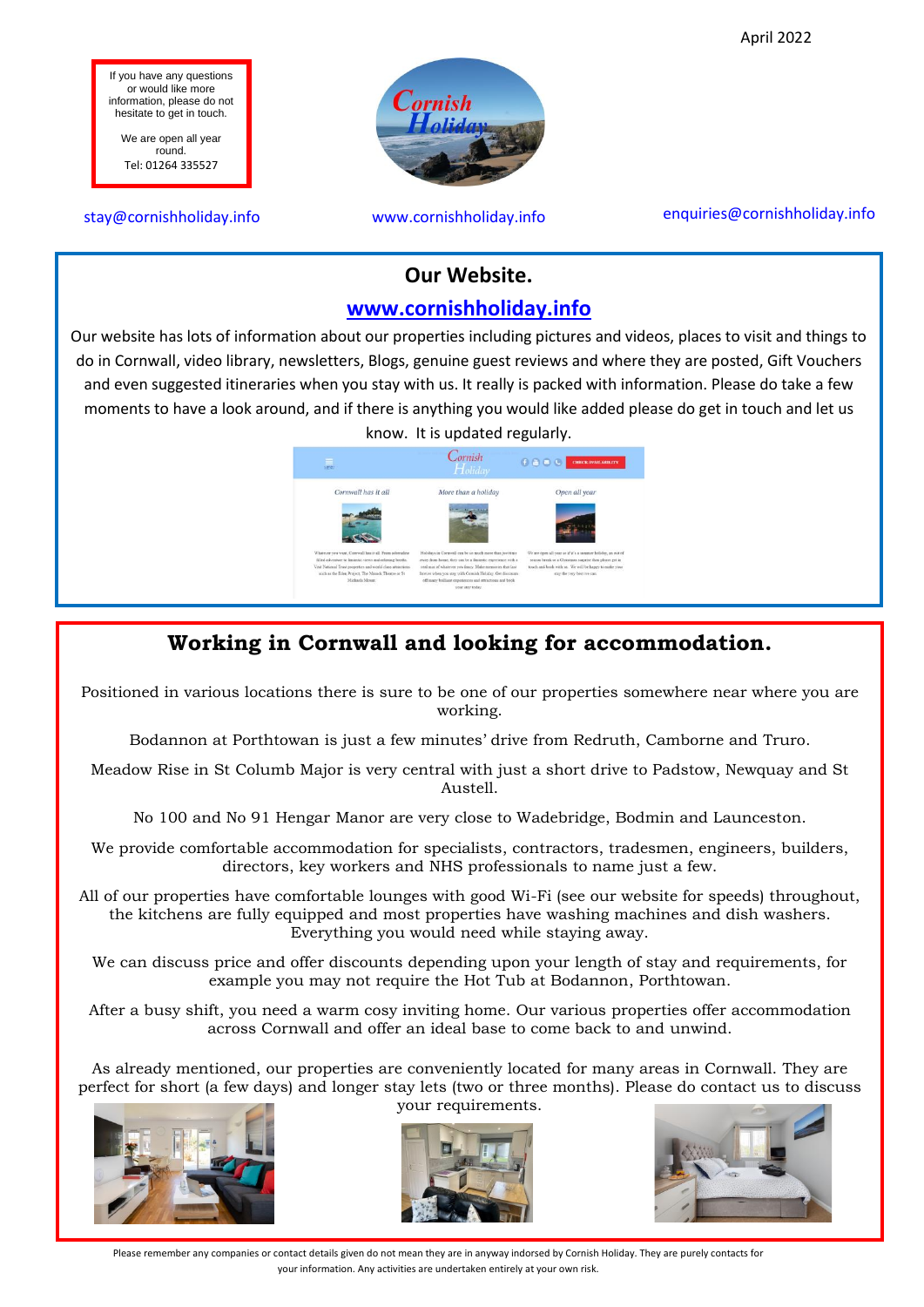

• Fully furnished accommodation, including bedding and towels

• Use of laundry facilities

## **'May' exclusive discounts.**

We are offering some fantastic Web exclusive deals for the month of May. If you or any of your team are looking to get away or work in Cornwall, then please take a look at our website and our web exclusive deals for the month of May.

It's easy to check and book online through our website, just click the check availability button or follow this link<https://partners.eviivo.com/cornishholiday/s?hli=true>

We are here to help, so if you do have any questions or would like more information please don't hesitate to get in touch.

> [Enquiries@cornishholiday.info](mailto:Enquiries@cornishholiday.info) 01264 335527

### **10% discount with Falmouth Bay Tailored Boat Tours when you stay with Cornish Holiday.**



Whether you're down here on holiday and would like to take the ultimate boat trip with your family or are a local who wants to see all the sights from a totally new perspective, Carmen Rose is the boat to do it from! Able to accommodate individual groups of up to seven (plus dog/s if you'd like to bring your fourlegged friend along, she is fast, fun, and very comfortable. With tours lasting from an hour and a half to a full day, there will be plenty of time to see a huge number of stunning locations, stop off for a swim if you fancy it, or enjoy a leisurely picnic and drinks whilst soaking up the scenery, ensuring that you and your group have an unforgettable experience

April 2022

Please remember any companies or contact details given do not mean they are in anyway indorsed by Cornish Holiday. They are purely contacts for your information. Any activities are undertaken entirely at your own risk.